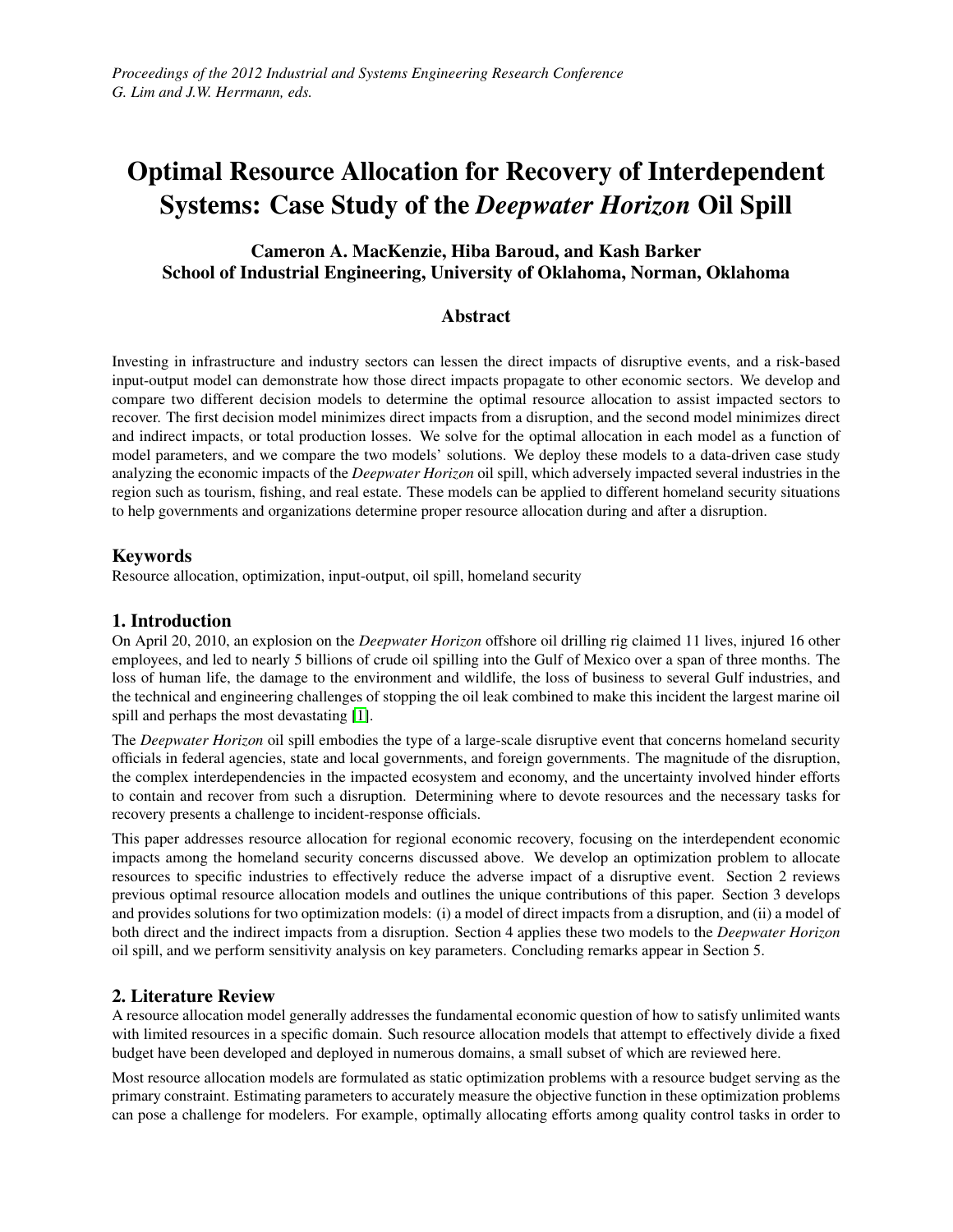minimize software defects requires a careful assessment of a cost function and a large amount of data for parameter estimation [\[2\]](#page-8-1). Resource allocation models in the medical field also involve several parameters, including the type of disease, treatment options and effectiveness, and patient characteristics. Clinical studies often provide data to enable accurate parameter estimation [\[3\]](#page-8-2). The models presented in this paper encounter a similar challenge of estimating parameters.

Homeland security resource allocation models often employ game theory to protect citizens and infrastructure against possible terrorist attacks. Zhuang and Bier [\[4\]](#page-8-3) identify equilibrium strategies for a defender choosing to allocate investments to protect several targets from a strategic attacker (e.g., a terrorist) and a non-strategic actor (e.g., a natural disaster). Because assuming that an attacker is perfectly rational or strategic may not be realistic, another model [\[5\]](#page-8-4) determines the optimal resource allocation where a chance exists that the terrorist or attacker is not strategic.

Specifically for oil spills, Psaraftis and Ziogas ([\[6\]](#page-9-0)) develop a resource allocation model to determine the appropriate type of equipment needed to clean up a spill. The decision maker's objective is to minimize a weighted combination of the damage costs from the spill and the costs of responding to the spill (i.e., the resource budget).

Unlike many other homeland security resource allocation models, the modeling approach in this paper focuses on post-disruption decision making in order to limit the impacts and enhance recovery. Because preparing for every possible type of disruption is practically impossible, empowering decision makers to make good decisions following a disruption is of importance in homeland security. Our models seek to minimize the economic impact caused by a disruptive event, and similar to other studies, a resource budget serves as the primary constraint. Applying the model to an oil spill disruption also requires estimating several parameters, a task we accomplish by relying on media articles, scholarly work, think-tank reports, and government data. Although the specific application and motivation for our model is an oil spill recovery, the models developed in this paper can be applied to a wide variety of disruptive events.

Disruptions can have indirect impacts as well as direct impacts, the former being a result of the interdependent nature of an economy, infrastructure system, or ecosystem. Perhaps the most important contribution of this paper is the development of an optimal resource allocation model that includes both direct and indirect impacts, and we compare the allocations between such a model and another model that only incorporates direct impacts. Our modeling approach also allows us to compare the benefits of allocating resources that can help multiple industries recover simultaneously with the benefits of targeting individual industries for recovery.

## 3. Resource Allocation Models

We present two static allocation models, both of which measure the economic consequences from a disruption. The first model minimizes the direct economic impacts from a disruption. The second model minimizes the total production losses from a disruption, which include both direct and indirect impacts. Both models assume that a disruption directly impacts *m* industries in an economy with *n* industries, where  $m \leq n$ . Each subsection presents the model and necessary conditions for optimal allocation. Table [1](#page-2-0) defines the variables used in the two models.

#### 3.1 Model 1: Direct Impacts

For the first model, a decision maker wishes to effectively allocate resources to minimize *D*, the direct impacts caused by the disruption. *D* is the scalar product of two vectors of length *m*:  $\tilde{x}$  describes each industry's as-planned production in dollars and c measures the direct impact to each industry if recovery resources are allocated. Vector c quantifies each industry's inoperability, or the extent to which the sector is not productive, in proportional terms, as the result of a disruptive event. Equation [\(1\)](#page-1-0) models the decision maker's problem as an optimization problem. The total budget, *Z*, is divided into resources allocated to each industry,  $z_1, \ldots, z_m$ , and to all industries simultaneously,  $z_0$ . These  $z_i$  and *z*0, which serve as the decision variables in the optimization problem, are investments to promote recovery following a disruptive event.

<span id="page-1-0"></span>minimize 
$$
D = \tilde{\mathbf{x}}^T \mathbf{c}
$$
  
\nsubject to  $c_i = \hat{c}_i \exp(-k_i z_i - k_0 z_0^2)$   $i = 1,...,m$   
\n $z_0 + \sum_{i=1}^m z_i \le Z$   
\n $z_0, z_i \ge 0$   $i = 1,...,m$  (1)

Because the first constraint describing the impacts on each industry can be substituted directly into the objective function, the problem has one principal constraint, the resource budget *Z*, which cannot be exceeded.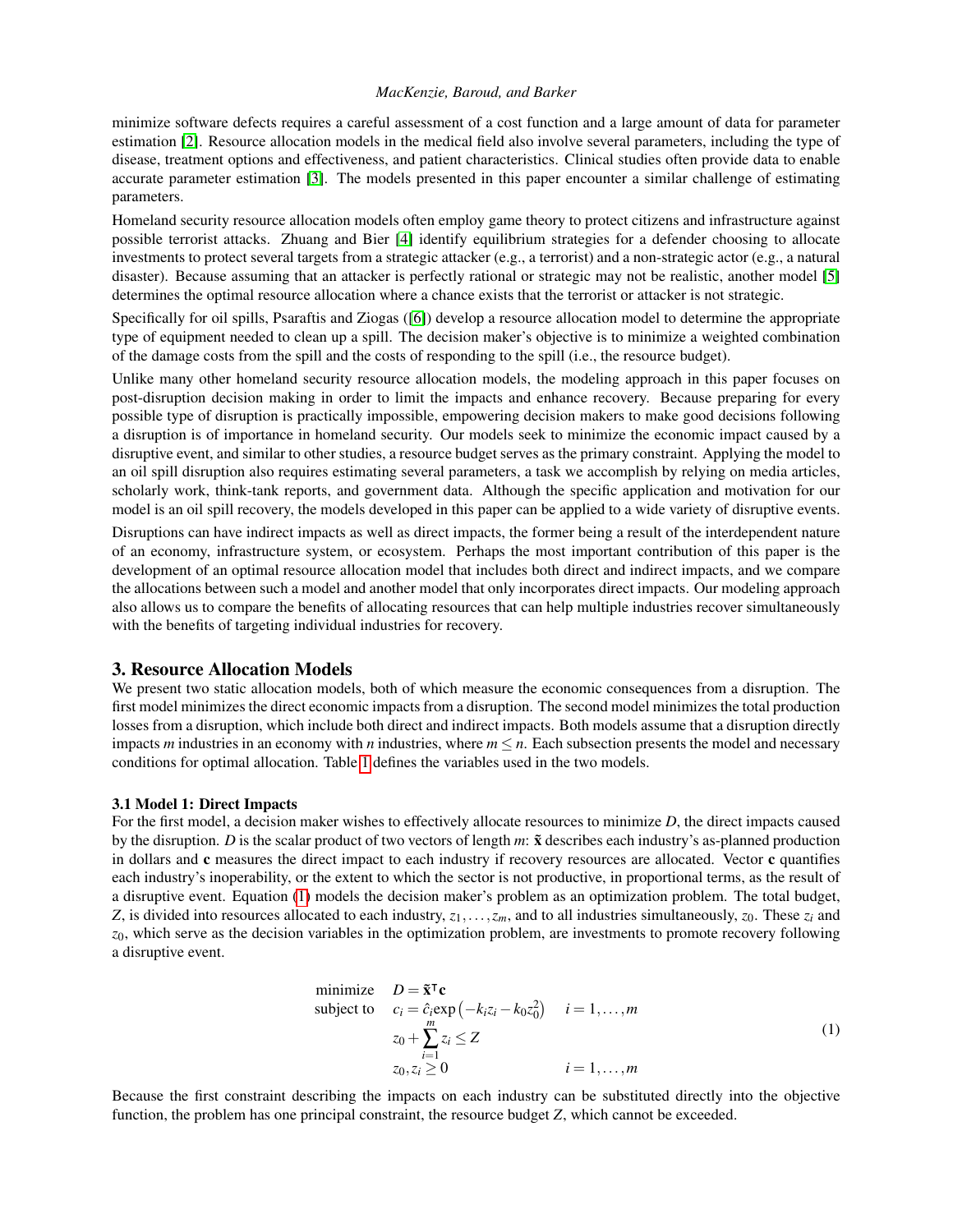#### Table 1: Definitions for model variables

<span id="page-2-0"></span>

| $\boldsymbol{n}$                | Total number of industries or sectors in economy                                                                 |  |  |
|---------------------------------|------------------------------------------------------------------------------------------------------------------|--|--|
| $\boldsymbol{m}$                | Number of industries directly impacted by disruption                                                             |  |  |
| D                               | Economic impact due to directly impacted industries (Model 1)                                                    |  |  |
| $\tilde{\mathbf{x}}$            | Vector of length m where $\tilde{x}_i$ is industry <i>i</i> 's production in dollars before disruption           |  |  |
| $\mathbf c$                     | Vector of length $m$ describing direct impacts on each industry in proportional terms                            |  |  |
| $c_i$                           | Direct impact on industry $i$ after resources are allocated                                                      |  |  |
| $\hat{c}_i$                     | Direct impact on industry $i$ if no resources are allocated                                                      |  |  |
| $z_i$                           | Decision variable of amount of resources allocated to industry i                                                 |  |  |
| $z_0$                           | Decision variable of amount of resources allocated that simultaneously benefits all directly impacted industries |  |  |
| $k_i$                           | Effectiveness of allocating resources to industry <i>i</i>                                                       |  |  |
| $k_0$                           | Effectiveness of allocating resources simultaneously for all industries                                          |  |  |
| Z                               | Total resource budget                                                                                            |  |  |
| ${\mathcal{Q}}$                 | Total production losses from both direct and indirect impacts (Model 2)                                          |  |  |
| $\overline{\tilde{\mathbf{B}}}$ | $n \times m$ matrix translating direct impacts into direct and indirect impacts                                  |  |  |
| $\mathbf{X}$                    | Vector of length $n$ of each industry's production in dollars before disruption                                  |  |  |

The impact on each industry  $c_i$  is a function of the direct impact if no resources are allocated,  $\hat{c}_i$ , the allocation amounts, and the effectiveness of the resource allocation,  $k_i$  and  $k_0$ . We assume that allocating resources reduces the impacts exponentially.

Allocating resources to simultaneously benefit all industries could include activities such as cleaning the area and removing debris after the disruption, repairing infrastructure that all the other industries require (e.g., electric power, transportation), and engaging in risk communication efforts to inform the public that a region is safe. The model squares this allocation amount  $z_0$  because we assume that if a major disruption occurs, allocating resources for these types of activities will not enhance recovery unless a significant amount of resources is allocated. Mathematically, *k*<sub>0</sub> < 1 and squaring *z*<sub>0</sub> reduces the impact of allocating *z*<sub>0</sub> if  $\sqrt{k_0}z_0$  < 1. If  $\sqrt{k_0}z_0$  > 1, squaring the term enhances the effect of this allocation.

A solution to the optimization problem can be found by forming the Lagrangian and applying the Karush-Kuhn-Tucker conditions for optimality. Equations [\(2\)](#page-2-1) - [\(4\)](#page-2-2) depict the necessary conditions, where  $\lambda$ ,  $\lambda_i$ , and  $\lambda_0$  are the Lagrange multipliers for the budget constraint, the nonnegative constraints for  $z_i$ , and the nonnegative constraint for *z*0, respectively.

<span id="page-2-1"></span>
$$
\lambda = \left[ \prod_{i:z_i>0} (\tilde{x}_i \hat{c}_i k_i)^{1/k_i} \right]^{(\sum_{i:z_i>0} 1/k_i)^{-1}} \exp\left( Z - z_0 + \sum_{i:z_i>0} \frac{k_0 z_0^2}{k_i} \right)^{-(\sum_{i:z_i>0} 1/k_i)^{-1}}
$$
(2)

$$
z_i = \frac{1}{k_i} \log \left( \frac{\tilde{x}_i \hat{c}_i k_i}{\lambda - \lambda_i} \right) - \frac{k_0 z_0^2}{k_i} \qquad \lambda_i z_i = 0 \tag{3}
$$

<span id="page-2-2"></span>
$$
-2k_0z_0\sum_{i=1}^m\tilde{x}_i\hat{c}_i\exp(-k_iz_i-k_0z_0^2)+\lambda-\lambda_0=0\qquad\lambda_0z_0=0
$$
\n(4)

Because the optimization problem is non-convex in *z*0, the above conditions represent necessary but not sufficient conditions. However, if  $z_0$  is known, the equations for  $\lambda$  and  $z_i$  represent both necessary and sufficient conditions. Equation [\(4\)](#page-2-2) has at most two real roots, and solving this equation generates at most two potential optimal allocations. Comparing the values of the objective function at these local minima enables us to determine the optimal allocation of resources.

As long as some resources are allocated to industry  $i$ , the optimal allocation for that industry,  $z_i$ , monotonically increases with  $\tilde{x}_i$  and  $\hat{c}_i$ . If an industry produces more or if the direct impacts are larger, homeland security officials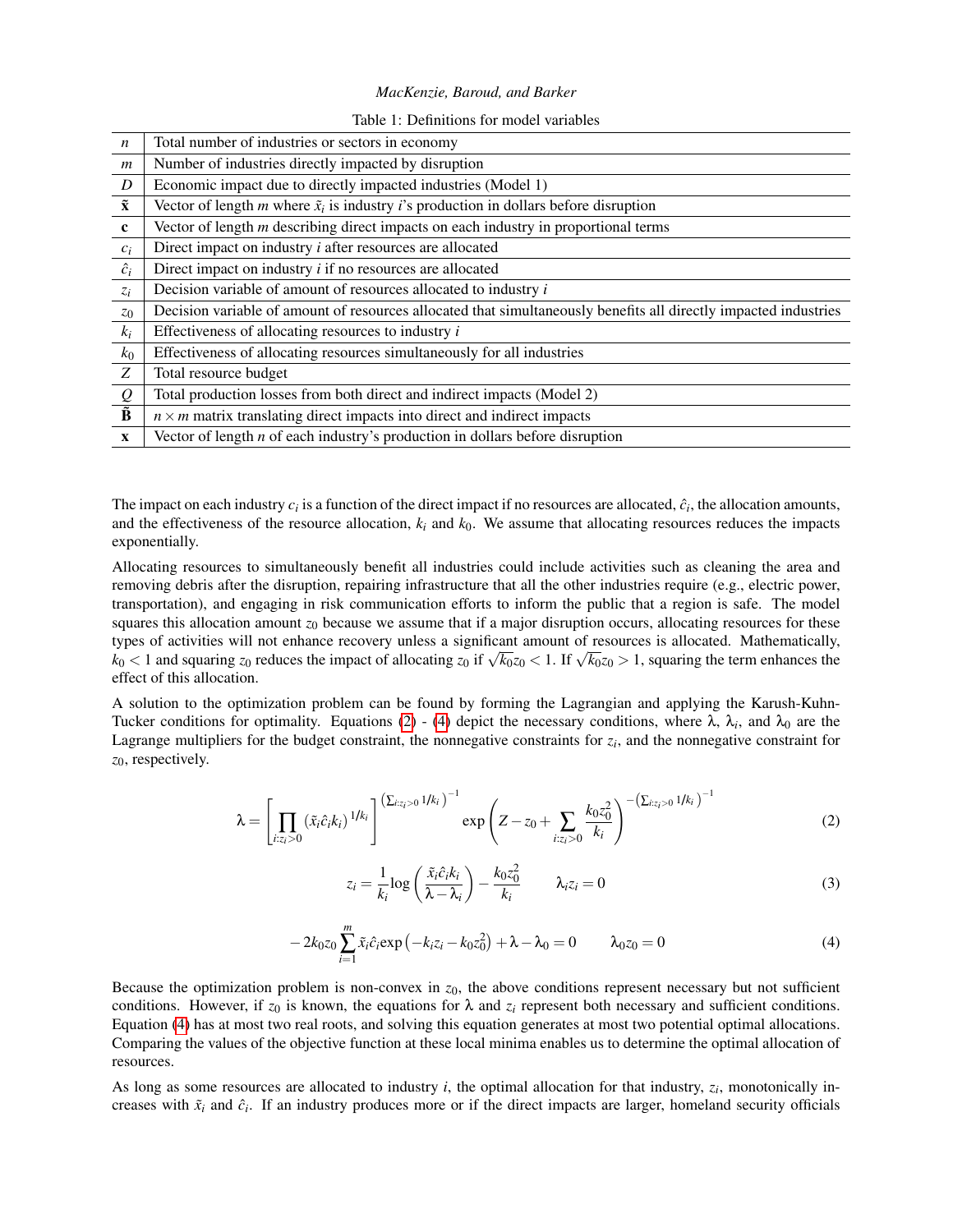should devote more resources to reducing losses in that industry. The optimal allocation to industry *i* increases as  $k_i$ increases for smaller values of *k<sup>i</sup>* but decreases for larger values of *k<sup>i</sup>* . If allocating resources to an industry becomes more effective, the industry requires fewer resources, leaving more resources available for other industries.

#### 3.2 Model 2: Direct and Indirect Impacts

Because of the complexity and connectedness of the modern economy, direct impacts in some industries lead to indirect impacts in all industries. Measuring those indirect impacts is important to accurately quantify the losses from a disruption and may influence decision making during the recovery phase. The direct impacts on the *m* industries have interdependent impacts on the rest of the economy, which is composed of all *n* industries. Economic inputoutput models, as first devised by Leontief [\[7\]](#page-9-1), can measure these interdependent impacts. We deploy a risk-based extension of the Leontief input-output model, the Inoperability Input-Output Model [\[8\]](#page-9-2). We generate the normalized interdependency matrix  $A^*$  for the Inoperability Input-Output Model (see [\[9\]](#page-9-3)), and  $B \equiv (I - A^*)^{-1}$  is a square matrix of size *n* that translates direct impacts into direct and indirect impacts in all *n* industries. Because the disruption directly impacts *m* industries,  $\vec{B}$  is a  $n \times m$  matrix whose columns correspond to the directly impacted industries from B. The vector x is a vector of length *n* representing normal economic output in all *n* industries in the economy.

Under this model, the decision maker's goal is to minimize the total impacts or total production losses in a region, as represented by *Q*. The optimization problem in Equation [\(5\)](#page-3-0) is equivalent to Equation [\(1\)](#page-1-0) except for the objective function.

<span id="page-3-0"></span>minimize 
$$
Q = \mathbf{x}^\mathsf{T} \tilde{\mathbf{B}} \mathbf{c}
$$
  
\nsubject to  $c_i = \hat{c}_i \exp(-k_i z_i - k_0 z_0^2)$   $i = 1,..., m$   
\n $z_0 + \sum_{i=1}^m z_i \le Z$   
\n $z_0, z_i \ge 0$   $i = 1,..., m$  (5)

The necessary conditions for optimality are identical to the optimality conditions given in Equations [\(2\)](#page-2-1) - [\(4\)](#page-2-2) except that the scalar product  $\mathbf{x}^\mathsf{T} \mathbf{b}_{*i}$  replaces  $\tilde{x}_i$ , where  $\mathbf{b}_{*i}$  is the *i*th column of the matrix  $\tilde{\mathbf{B}}$ . Thus, the optimal allocation of resources depends upon the interdependent impacts from the disruption of industry *i* rather than industry *i*'s own production as in Model 1.

Equation [\(6\)](#page-3-1) compares the optimal allocations to industry *i* if the decision maker only considers direct impacts and if he or she considers both direct and indirect impacts. We let  $z_i^*$  and  $\tilde{z}_0^*$  be the optimal allocations to industry *i* and to all industries, respectively, from Model 2, and we let  $z_i^*$  and  $z_0^*$  be the optimal allocations from Model 1. Equation [\(6\)](#page-3-1) is only true if  $\hat{z}_i^* > 0$  and  $z_i^* > 0$ .

<span id="page-3-1"></span>
$$
\hat{z}_{i}^{*} - z_{i}^{*} = \frac{1}{k_{i}} \log \left( \frac{\mathbf{x}^{\mathsf{T}} \mathbf{b}_{*i}}{x_{i}} \right) \left( 1 - \frac{1}{k_{i} \sum_{j=1}^{m} 1/k_{j}} \right) - \frac{1}{k_{i} \sum_{j=1}^{m} 1/k_{j}} \sum_{j \neq i} \frac{1}{k_{j}} \log \left( \frac{\mathbf{x}^{\mathsf{T}} \mathbf{b}_{*j}}{x_{j}} \right) - \frac{1}{k_{i} \sum_{j=1}^{m} 1/k_{j}} \left( \hat{z}_{0}^{*} - z_{0}^{*} \right) \tag{6}
$$

The *i*th element of  $\mathbf{b}_{*i}$  always exceeds 1, and  $\mathbf{x}^\mathsf{T} \mathbf{b}_{*i} > x_i$  for all *i*. Numerical studies reveal that the quotient  $\mathbf{x}^\mathsf{T} \mathbf{b}_{*i}/x_i$ ranges between 1 and 3 for any industry *i*. Because Equation [\(6\)](#page-3-1) relies on the natural logarithm of this quotient, the difference between an industry's interdependencies and the industry's own production produces relatively little change in the optimal allocation.

Although the effectiveness of allocating to industry  $i$  is equivalent in both models, the value of  $k_i$  impacts the difference in allocations between the two models. If  $\sum_{j=1}^{m} 1/k_j > 1$ , larger  $k_i$  values produce smaller changes in the optimal allocations. Smaller  $k_i$  values produce greater differences. If  $\sum_{j=1}^{m} 1/k_j < 1$ , larger values of  $k_i$  produce greater changes in the optimal allocations. If allocating resources is effective for several industries, accounting for economic interdependencies could lead to allocating more resources to those industries whose allocation is most effective.

## 4. Case Study: Recovery from *Deepwater Horizon* Oil Spill

We apply these resource allocation models to a case study examining the economic impacts of the *Deepwater Horizon* oil spill. As a result of the April 20 explosion on the *Deepwater Horizon* oil rig, almost 5 billion barrels of crude oil spewed into the Gulf of Mexico until the leak was finally capped on July 15. The operator of *Deepwater Horizon*, BP, agreed to establish a \$20 billion fund to pay for damage to the Gulf ecosystem, reimburse state and local governments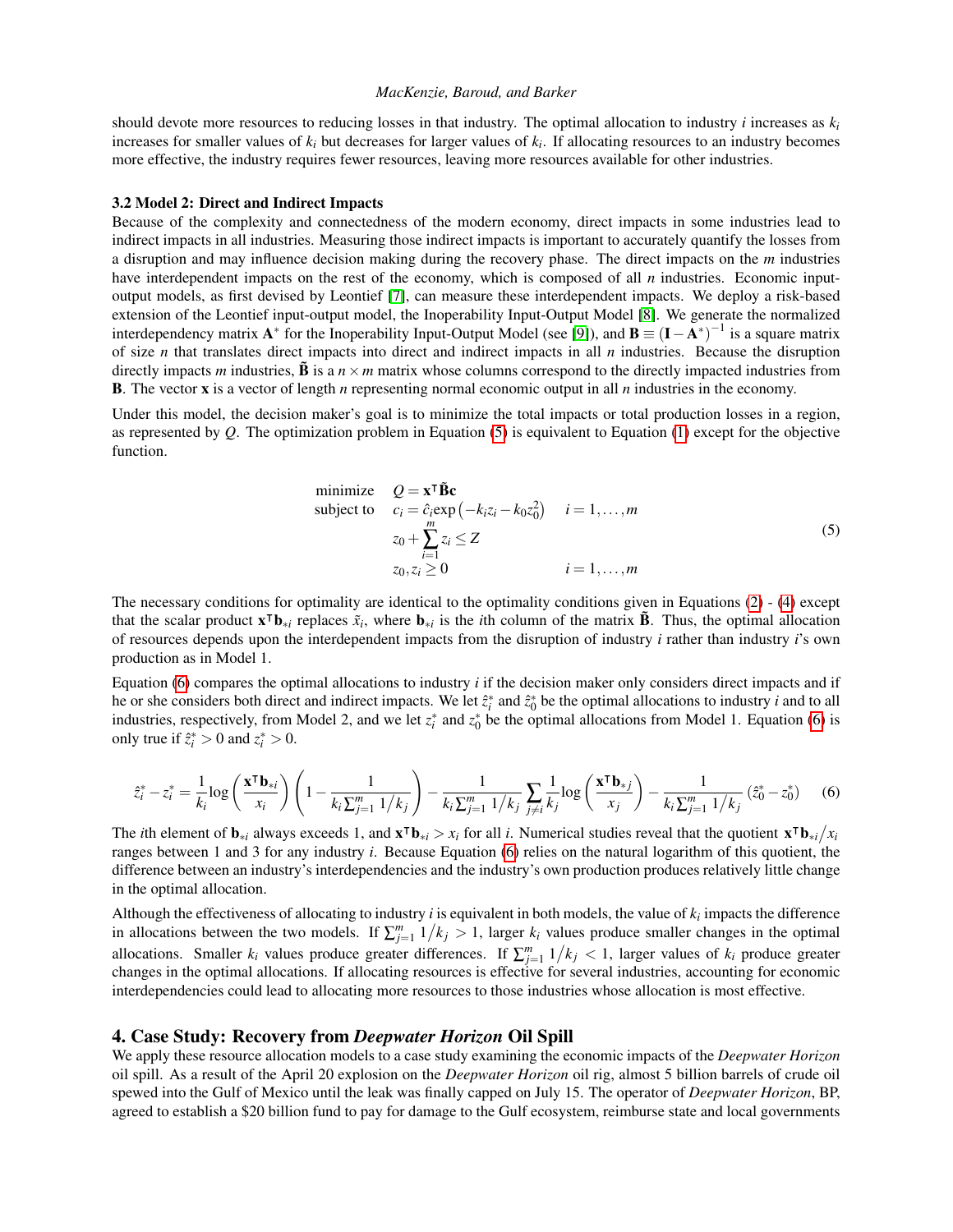for the cost of responding to the spill, and compensate individuals for lost business. The U.S. government imposed a six-month moratorium on deepwater drilling in the Gulf of Mexico, and it did not issue new leases for oil exploration in the Gulf until December 2011 [\[10\]](#page-9-4).

We quantify the economic impacts of this disaster by focusing on the spill's direct impacts on five different industries. We estimate parameters for the models using publicly available economic data, think-tank and government reports, journal articles, and news stories. We analyze and compare the two models and perform sensitivity analysis on key parameters.

# 4.1 Assumptions and Parameter Estimates

Both models include five Gulf states (Texas, Louisiana, Mississippi, Alabama, and Florida). Economic data collected by the Bureau of Economic Analysis [\[11–](#page-9-5)[13\]](#page-9-6) provide information on the production of different industries or sectors in each of those states, the vector  $x$ , and the interdependencies among sectors,  $\tilde{B}$ . We combine the five Gulf States into a single economy with a total of  $n = 63$  economic sectors.

Both models focus exclusively on business interruption losses, which are defined as production losses due to inoperable facilities or reduced demand, and we ignore the severe environmental damage. The costs of stopping the oil leak or containing and removing crude oil are modeled to the extent that these activities impact demand and production in the Gulf region. Direct impacts from the oil spill include: (i) demand losses because consumers decide to buy or consume fewer goods and services as a result of the oil spill and (ii) less industry production because facilities are inoperable. Demand losses occurred because people did not travel to the Gulf for vacation or buy fish from the Gulf (and fewer fish were caught). The demand for beachfront property also declined. Firms drilled for less oil in the Gulf because of the moratorium, the lack of new leases and licenses, and the need for enhanced safety measures. The models consider that the oil spill directly impacts the Fishing and Forestry, Real Estate, Amusements, Accommodations, and Oil and Gas industries  $(m = 5)$ .

The decision maker for this case study is a hypothetical entity responsible for limiting economic losses in the five Gulf states. The decision maker controls resources that can be used to increase demand for seafood, tourism, and real estate in the Gulf, implement new safety requirements in the offshore oil platforms, and remove crude oil from the Gulf which benefits all of the impacted industries. Although the U.S. federal government and the Department of Homeland Security have responsibility for many of these areas, in practice, the federal government, state and local entities, and the private sector all control resources that can be used for these types of tasks.

<span id="page-4-0"></span>Table [2](#page-4-0) displays the parameter estimates for the effectiveness of allocating resources,  $k_i$ , and the direct impacts for each industry,  $\hat{c}_i$ . Allocating resources to one of the industries directly impacted by reduced demand means better communication about the risks, safety, and cleanliness of the products and services produced by these industries. We assume that these resources can be expressed in monetary terms. If people are not consuming fish caught in the Gulf of Mexico, resources can be devoted to testing fish for oil contamination and to a public relations campaign explaining that fish are safe for consumption. A National Resources Defense Council report [\[14\]](#page-9-7) that found that fishing revenue decreased by \$63 million enables us to estimate direct impacts for the Fishing and Forestry industry  $(i = 1)$ . We derive *k*<sup>1</sup> from two studies [\[15,](#page-9-8) [16\]](#page-9-9) examining the effectiveness of positive media stories following two different food scares.

| rable 2. hiput values for <i>Deepwarer</i> Hortzon case study |                               |                         |        |  |
|---------------------------------------------------------------|-------------------------------|-------------------------|--------|--|
|                                                               | Industry                      | $k_i$ (per \$1 million) | ĉi     |  |
| 0                                                             | All industries simultaneously | $7.4*10^{-9}$           |        |  |
|                                                               | <b>Fishing and Forestry</b>   | 0.074                   | 0.0084 |  |
| $\mathcal{D}_{\mathcal{L}}$                                   | <b>Real Estate</b>            |                         | 0.047  |  |
| κ                                                             | Amusements                    | 0.0038                  | 0.21   |  |
|                                                               | Accommodations                | 0.0027                  | 0.16   |  |
|                                                               | Oil and Gas                   | 0.0057                  | 0.079  |  |

Table 2: Input values for *Deepwater Horizon* case study

Tourism to the Gulf can be encouraged by ensuring that the beaches are free of oil and debris and showing potential tourists that the beaches are safe and open. The direct impacts for Amusements  $(i = 3)$  and Accommodations  $(i = 4)$ are based on an estimate that tourism declined in Louisiana, Alabama, Mississippi, and Florida by 30 percent although tourism in Texas does not appear to have been impacted [\[17,](#page-9-10) [18\]](#page-9-11) . We calculate the effectiveness parameters from an Oxford Economics study [\[18\]](#page-9-11) claiming a return on investment of 15 to 1 in tourism marketing. For the Real Estate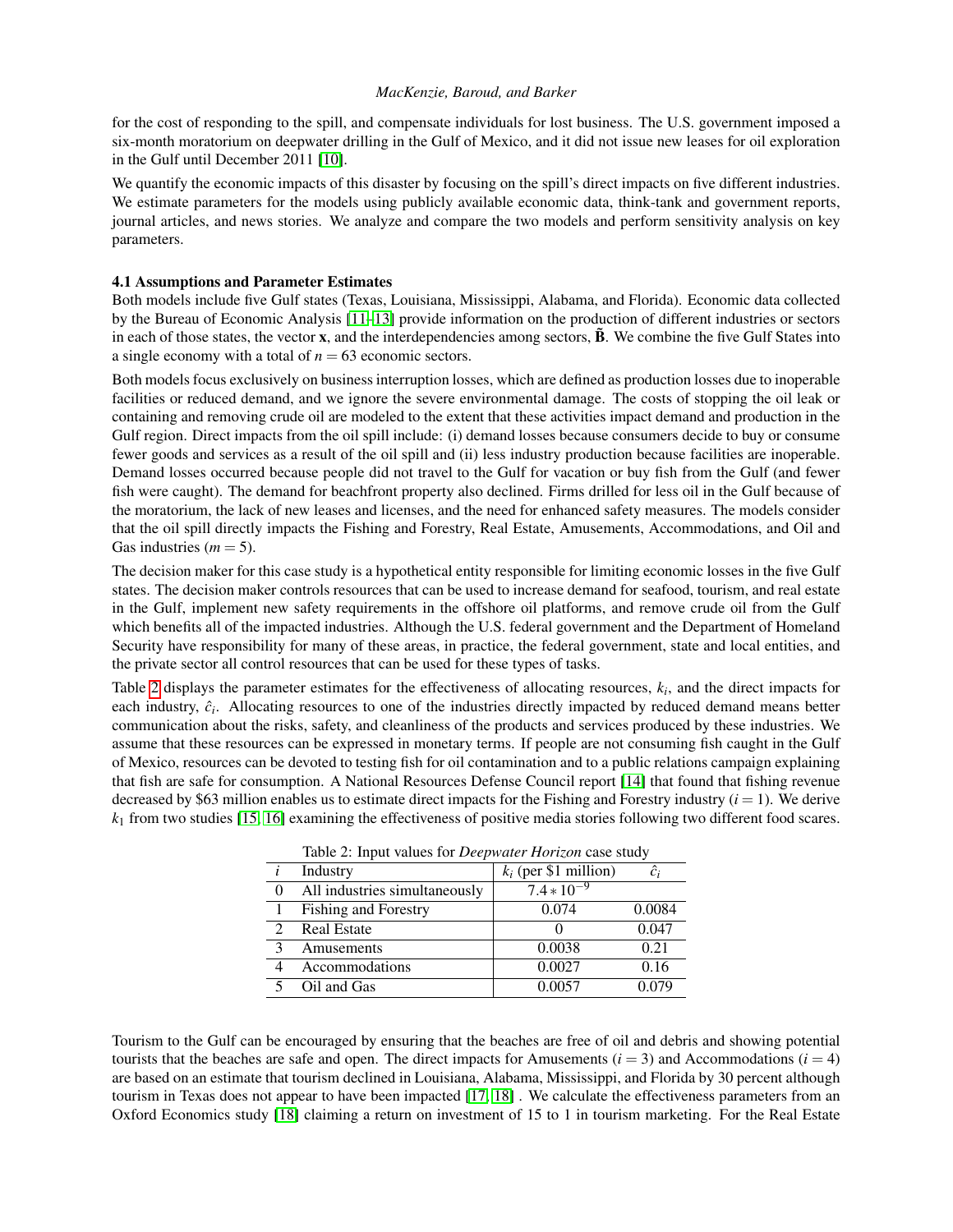industry  $(i = 2)$ , we assume that the demand for housing in the four states fell 10 percent and that increasing demand for housing depends entirely on tasks devoted to helping all industries such as stopping the oil leak and cleaning the oil. Hence,  $k_2 = 0$ .

Resources allocated to the Oil and Gas industry (*i* = 5) means implementing new safety measures to reduce the risk of an accident on an offshore oil platform. The federal government may have lifted the moratorium earlier and granted more licenses and leases if the oil industry had demonstrated the safety of deepwater drilling. Direct impacts are based on domestic oil production from the Gulf of Mexico in 2010 [\[19\]](#page-9-12), and we derive  $k_5$  based on an estimate that the new safety measures cost \$183 million [\[20\]](#page-9-13).

Capping the oil leak, containing the spill, and removing crude oil from the ocean can simultaneously benefit all five directly impacted industries. If less oil spills or if the oil is cleaned up more quickly, people are more likely to eat fish from the Gulf and vacation on its beaches. The Oil and Gas industry can also benefit because lifting the moratorium is less politically sensitive if the consequences of the oil spill are limited. Approximately \$11.6 billion was spent on stopping the oil leak and cleaning up the oil [\[21\]](#page-9-14), and we estimate  $k_0$  by assuming that  $\sqrt{k_0} * \$11600 = 1$ . This assumption implies that billions of dollars must be allocated in order to reduce substantially the direct impacts on the five industries.

## 4.2 Model 1 Results

<span id="page-5-0"></span>We input these parameters into Model [1](#page-5-0), whose objective is to minimize direct impacts. Figure 1 depicts the optimal resource allocation for different budgets ranging from \$0 to \$20 billion, where \$20 billion reflect the amount in BP's fund for reimbursing cleanup costs and lost business.



Figure 1: Optimal resource allocation for Model 1 at different budget amounts

Direct impacts total \$34.5 billion if no resources are allocated. Optimally allocating a budget of \$20 billion reduces the direct business losses to \$1.4 billion. If the budget is less than \$4.8 billion, the decision maker should not devote any resources to simultaneously help all industries because these industries do not benefit as much as they do from targeting individual industries. Dividing the budget roughly equally among Amusements, Accommodations, and Oil and Gas is ideal. Because the direct impacts in Fishing and Forestry are less than those in the other industries and because allocating resources to this industry is the most effective, allocating about \$50 million for this industry is optimal if the budget is \$4 billion.

The decision maker should spend \$1.7 billion to benefit all the industries if the budget is \$5 billion. Proportionally more resources should be allocated to help all industries as the budget increases. Almost 95 percent of a \$20 billion budget should be spent on this category. Ensuring that the oil leak is capped and crude oil is removed from the Gulf benefits the economy more than increasing demand by targeting individual industries through a media campaign.

## 4.3 Model 2 Results

Direct impacts on the five industries lead to indirect impacts in all 63 industries in the regional economy because these five industries that produce less because of the oil spill consequently reduce their demand for intermediate inputs. A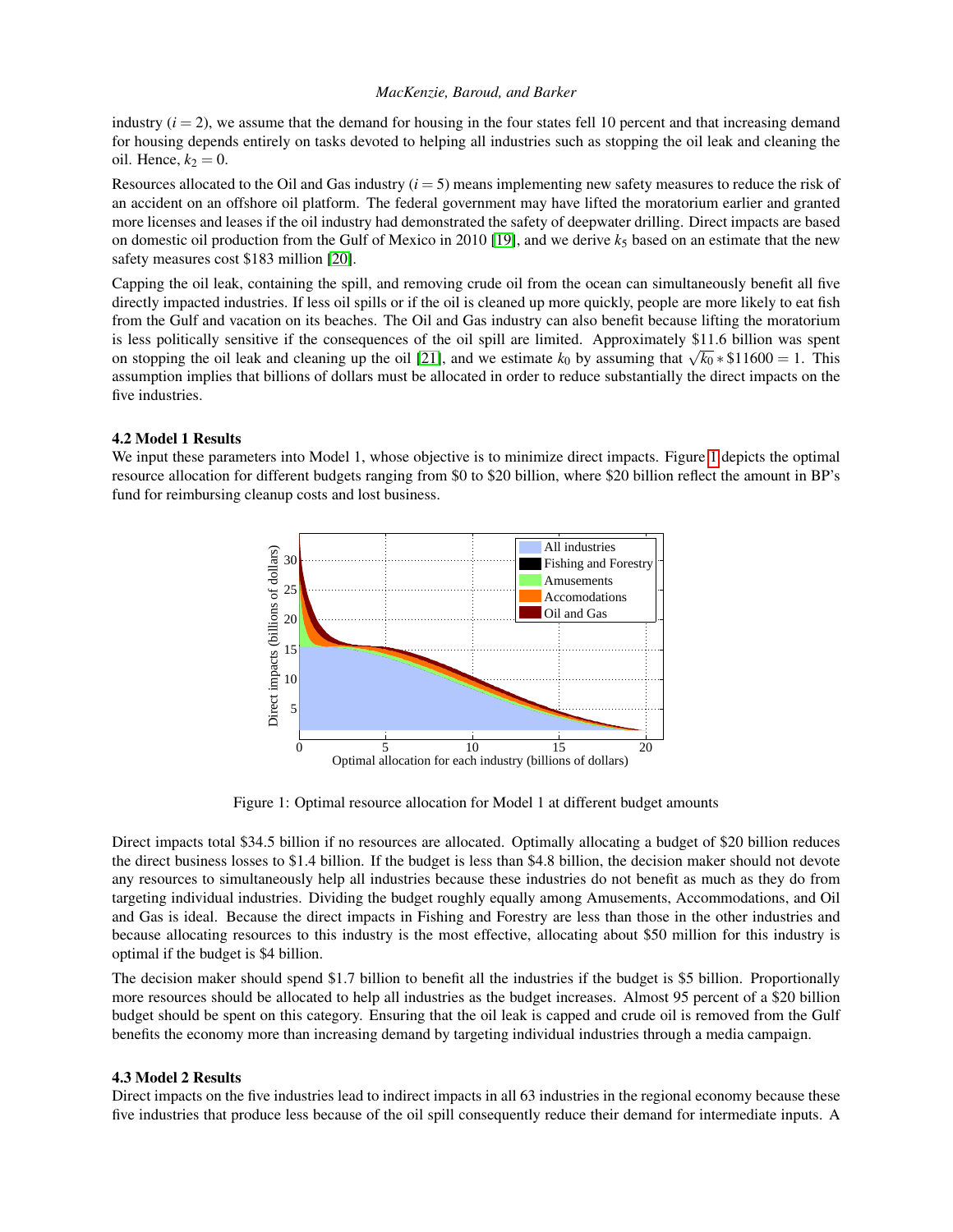<span id="page-6-0"></span>decision maker concerned about the economic vitality of the region may want to consider these interdependent impacts, and Model 2 seeks to minimize total production losses in the Gulf region. Losses increase by about 40 percent if the model includes indirect as well as direct impacts. Total production losses are \$49.1 billion if no resources are allocated and drop to \$2.0 billion if the budget is \$20 billion (Figure [2\)](#page-6-0).



Figure 2: Optimal resource allocation for Model 2 at different budget amounts

Comparing the optimal allocations from Model 1 and Model 2 reveals that including interdependencies does not substantially change the optimal division of a budget (Figure [3\)](#page-6-1). The largest difference between the two models occurs if the budget is \$4.8 billion, which is the smallest budget amount at which it is optimal to allocate resources for all industries. If the model only considers direct impacts, \$1.47 billion should be allocated for all industries, but \$505 million should be allocated for all industries if the model incorporates an interdependent framework. However, if the decision maker follows the optimal allocation suggested by Model 1, total production losses are only \$51 million greater than the production losses if the decision maker follows the optimal allocation suggested by Model 2.

<span id="page-6-1"></span>

Figure 3: Model 1 optimal allocation amounts subtracted from Model 2

The differences in the two models' solutions are similar for any budget that exceeds \$10 billion. Model 2 recommends allocating \$56 million more to Accommodations than Model 1 because this industry has the least effectiveness (i.e., the smallest  $k_i$  value) and  $\sum -j = 1^m 1/k_j > 1$ . Although Model 2 recommends a similar division of the budget to that of Model 1, the losses in Model 2 are almost 1.5 times greater than those of Model 1. The larger losses may influence a decision maker using Model 2 to spend more, or request a larger budget, than if he or she uses Model 1.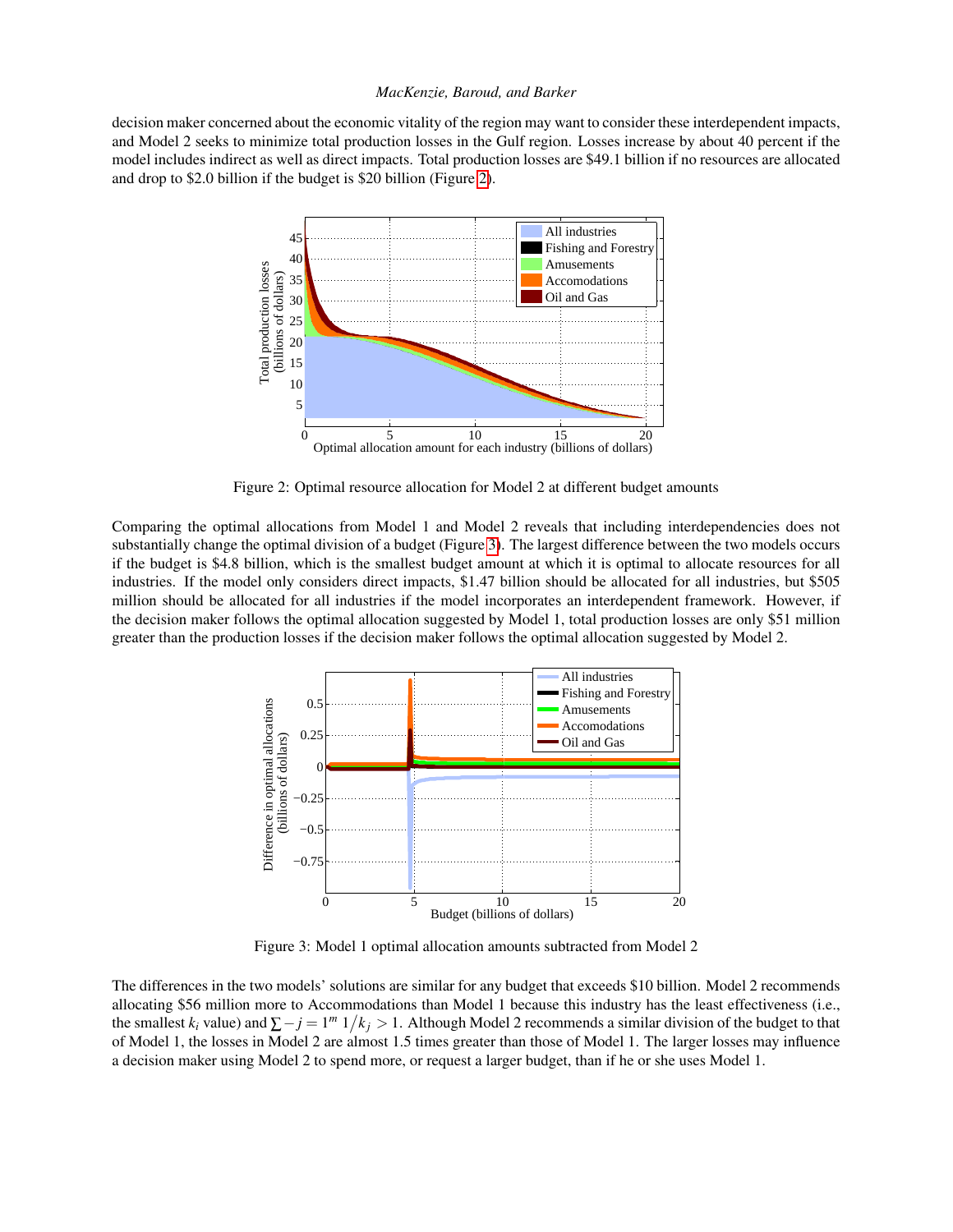## 4.4 Sensitivity Analysis

We perform sensitivity analysis on a few key parameters in order to determine how these parameters affect the optimal resource allocation amounts. We focus exclusively on Model 2 results because of the similarity in the results between the two models.

<span id="page-7-0"></span>One of the most important parameters in the model is the effectiveness of allocating to all industries,  $k_0$ , which determines the amount that should be allocated to stop the oil spill and clean up the the oil. The proportion of resources allocated to all industries is highly sensitive to small changes in  $k_0$  (Figure [4\)](#page-7-0). Increasing  $k_0$  by  $1 \times 10^{-8}$ can increase the resources allocated to all industries by 20% or more. For large values of *k*0, the entire budget should be allocated to all industries, especially when the budget is greater than \$10 billion. As such, the larger the  $k_0$ , the more effective it is to invest in industry-wide efforts. Because the optimal allocation is highly sensitive to very small changes in *k*0, a careful assessment of this parameter is required for future studies.



Figure 4: Sensitivity analysis on effectiveness of allocating resources to all industries

Because the base case results recommend allocating less than \$50 million to the Fishing and Forestry industry  $(i = 1)$ , we explore how the optimal allocation changes as the allocation effectiveness,  $k_1$ , and direct impacts,  $\hat{c}_1$ , change (Figure [5\)](#page-8-5). The optimal allocation to this industry increases as  $\hat{c}_1$  increases. This allocation initially increases but then decreases as  $k_1$  increases. If the budget is \$10 billion, the industry should receive almost \$300 billion when  $k_1 = 0.01$ and  $\hat{c}_1 = 0.5$  although this extreme level of direct impacts is very unlikely. The more effective the allocation, the less money needs to be allocated to the industry even if the direct impacts are very large.

# 5. Conclusions

The two models presented in this paper can help homeland security officials determine how to allocate resources following a disruption. The first model minimizes direct impacts, and the second model minimizes direct and indirect impacts, or total production losses. The Karush-Kuhn-Tucker conditions for optimality allow us to express the optimal resource allocations as functions of model parameters, such as the initial impact, the effectiveness of allocating resources, and an industry's production or interdependent effects in an economy.

Newspaper accounts, think-tank reports, journal articles, and government data allow us to estimate parameters in order to apply these models to the 2010 *Deepwater Horizon* oil spill. If no money is spent on economic recovery after the Gulf spill, the direct impacts equal \$34.5 billion and total production losses equal \$49.1 billion. Several financial institutions estimated damages from the oil spill between \$10 and \$20 billion [\[22\]](#page-9-15), and the Oxford Economics study [\[18\]](#page-9-11) calculated that tourism revenues could decline by as much as \$23 billion over a three-year span. If we assume that total budget for recovering from the spill is \$11.6 billion (the amount that BP spent to stop the spill), the direct impacts and total production losses are \$8.8 billion and \$12.3 billion, respectively, if the decision maker chooses the optimal allocation. These estimates align closely with the other estimates.

The conclusions derived from the models in this paper and the case study can guide federal and state officials in making decisions about recovering from future disruptions. First, considering both direct and indirect impacts may not substantially change the optimal allocation from the allocation if just direct impacts are considered. However, the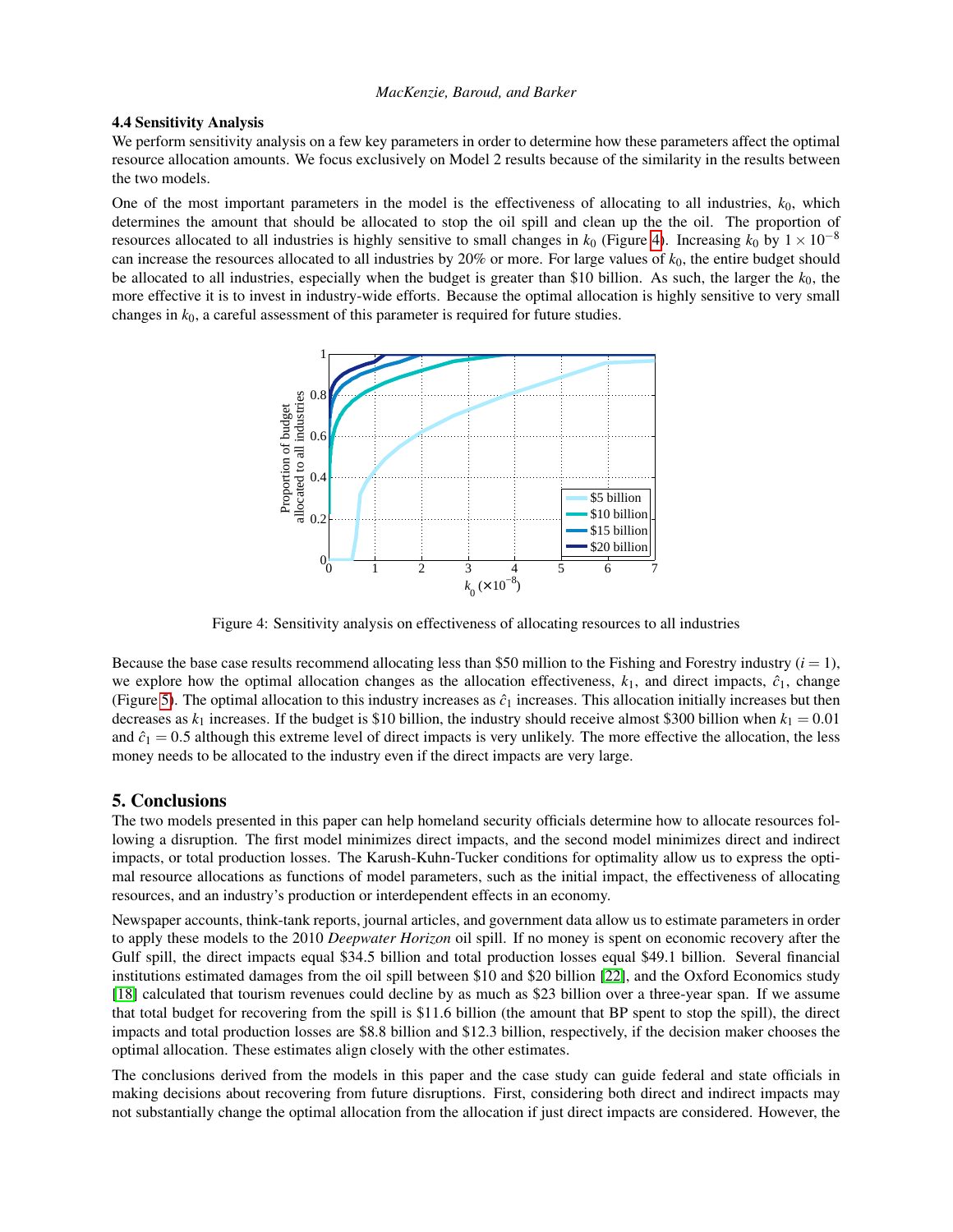<span id="page-8-5"></span>

Figure 5: Sensitivity analysis on allocation effectiveness and direct impacts for Fishing and Forestry with a budget of \$10 billion

interdependent effects lead to larger estimates of the economic consequences, and understanding these interdependencies may help determine the total budget that should be available for recovery. Second, the budget for recovering from a disruption should be large enough to repair physical damage and limit environmental damages. These activities can benefit all of the directly impacted industries simultaneously and accomplish more than engaging in a risk communication campaign to help specific industries recover.

Further extensions of this work include developing a dynamic model and modeling preparedness decisions. Disruptions can last a period of time, and recovering from a disruption usually requires allocating resources over time. A dynamic resource allocation model can guide a decision maker in allocating resources at different points in time during a recovery from a disruption. Modeling preparedness decisions would require allocating some resources to prepare for a disruption. This would reduce the likelihood of a disruption, and recovery may require fewer resources if the disruption does occur. Modeling allocation in advance of a disruption would allow a decision maker to trade off investing in preparedness activities with holding resources in reserve to help with recovery.

# Acknowledgements

This work was funded in part by the National Science Foundation, Division of Civil, Mechanical, and Manufacturing Innovation, under award 0927299.

# References

- <span id="page-8-0"></span>[1] Robertson, C., and Krauss, C., 2010, "Gulf Spill is the Largest of Its Kind, Scientists Say," The New York Times  $(August 3)$  <http://www.nytimes.com/2010/08/03/us/03spill.html?\_r=1&fta=y>.
- <span id="page-8-1"></span>[2] Jalote, P. and Vishal, B., 2003, "Optimal Resource Allocation for the Quality Control Process," Proc. of the 14th International Symposium on Software Reliability Engineering (ISSRE'03), November 17-20, Denver, Colorado, 26-33.
- <span id="page-8-2"></span>[3] Tao, G., Gift, T., Walsh, C., Irwin, K., and Kassler, W., 2002, "Optimal Resource Allocation for Curing Chlamydia Trachomatis Infection Among Asymptomatic Women at Clinics Operating on a Fixed Budget," Sexually Transmitted Diseases, 29(11), 703-709.
- <span id="page-8-3"></span>[4] Zhuang, J. and Bier, V. M., 2007, "Balancing Terrorism and Natural Disasters—Defensive Strategy with Endogenous Attacker Effort," Operations Research 55(5), 976-991.
- <span id="page-8-4"></span>[5] Hao, M., Jin, S., and Zhuang, J., 2009, "Robustness of Optimal Defensive Resource Allocations in the Face of